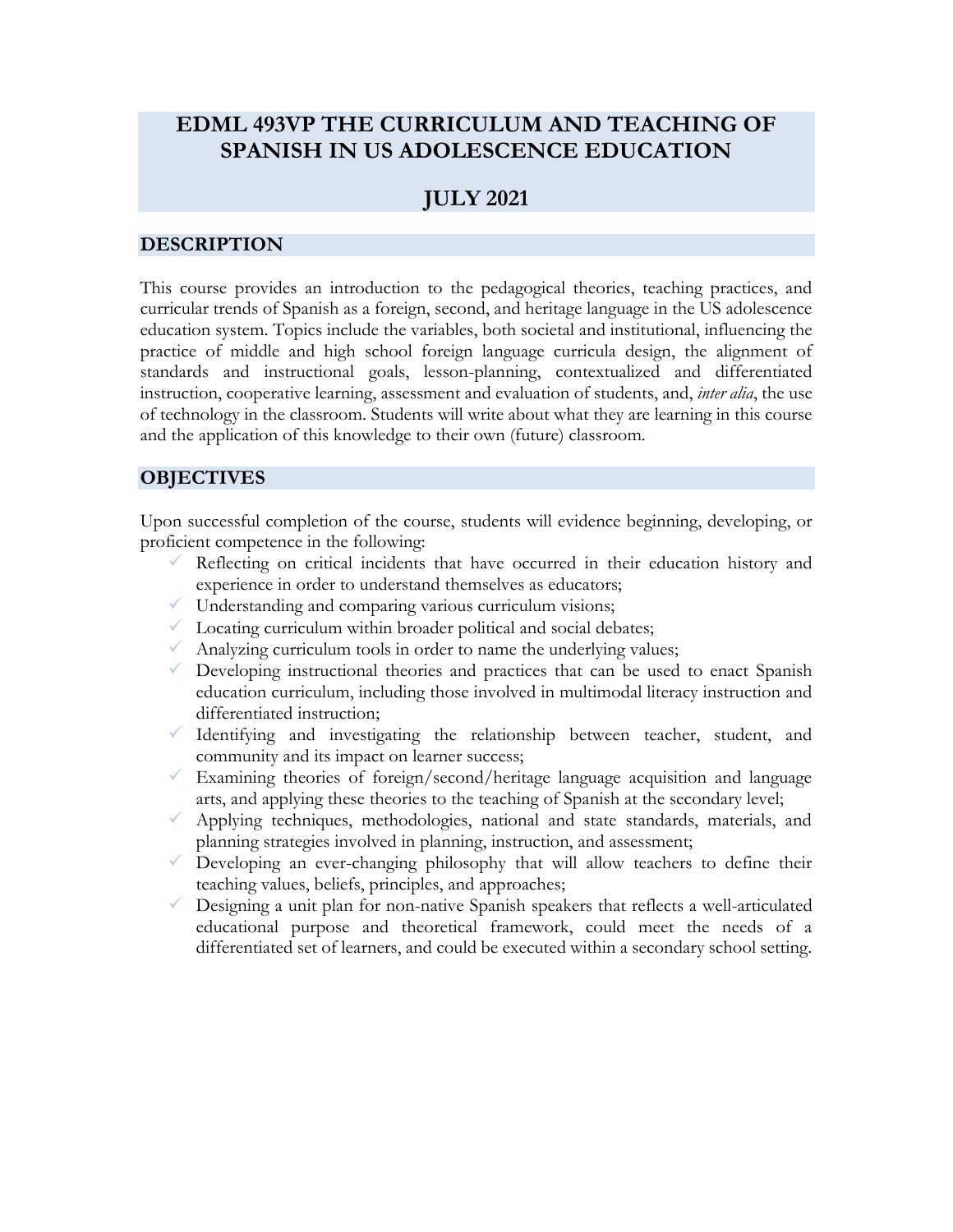## **READINGS**

Partial readings from the following sources are required:

- Beaudrie, S., Ducar, C., & Potowski, K. (2014). *Heritage language teaching: Research and practice*. New York, NY: McGraw Hill.
- Blandl, K. (2008). *Communicative language teaching in action*. Upper Saddle River, NJ: Pearson Prentice Hall.
- Blaz, D. (2006). *Differentiated instruction. A guide for foreign language teachers*. Larchmont, NY: Eye on Education.
- Lee, J., & VanPatten, B. (2003). *Making communicative language teaching happen,* 2 nd Ed. New York, NY: McGraw-Hill Companies, Inc.
- Nation, I. S. P., & Macalister, J. (2010). *Language curriculum design*. New York, NY: Routledge.
- Omaggio, A. (2001). *Teaching language in context*, 3rd Ed. Boston, MA: Heinle & Heinle.
- Shrum, J. L., & Glisan, E. (2016). *Teacher's handbook: Contextualized language instruction*, 4th Ed. Boston, MA: Heinle & Heinle.
- Tomlinson, C. A. (2001). *How to differentiate instruction in mixed-ability classrooms*, 2nd Ed. Reston, VA: ASCD.
- VanPatten, B., & Benati, A. G. (2010). *Key terms in second language acquisition*, 1<sup>st</sup> Ed. New York, NY: Continuum.

#### **INSTRUCTIONAL METHODS**

Instructional methods implemented in the course include:

- $\checkmark$  Reflection through discussion, group collaboration, and assignments;
- $\checkmark$  Small group and whole class discussions;
- $\checkmark$  Individual student writing;
- $\checkmark$  Use of media and technology;
- Reading of primary and secondary texts;
- Classroom observing, recording of data, and reporting;
- Formative instructor feedback throughout.

#### **ASSESSMENT**

The grade scale is presented below, followed by a description of the components that make up the course grade:

| <b>⊥ ⊥</b>       | $\cdot$ $-$<br>. . | ≖                       |            | $-1$  | ◡                                              |                    |       | -           |
|------------------|--------------------|-------------------------|------------|-------|------------------------------------------------|--------------------|-------|-------------|
| $-100$<br>$95-.$ | .04<br>$90-$       | $-89$<br>O <sub>7</sub> | 3-86<br>83 | 80-82 | 70<br>$\overline{\phantom{a}}$<br>$-0^{\circ}$ | $ -$<br>$70-$<br>ັ | 66-69 | - -<br>U-05 |

You will be evaluated based on your achievement of the course goals (above) and the following criteria:

- Class participation and preparedness: 15%
- $\checkmark$  Micro-teaching demos and reflections (2x10%): 20%
- Observation reports (2x15%): 30%
- Final project and presentation: 35%